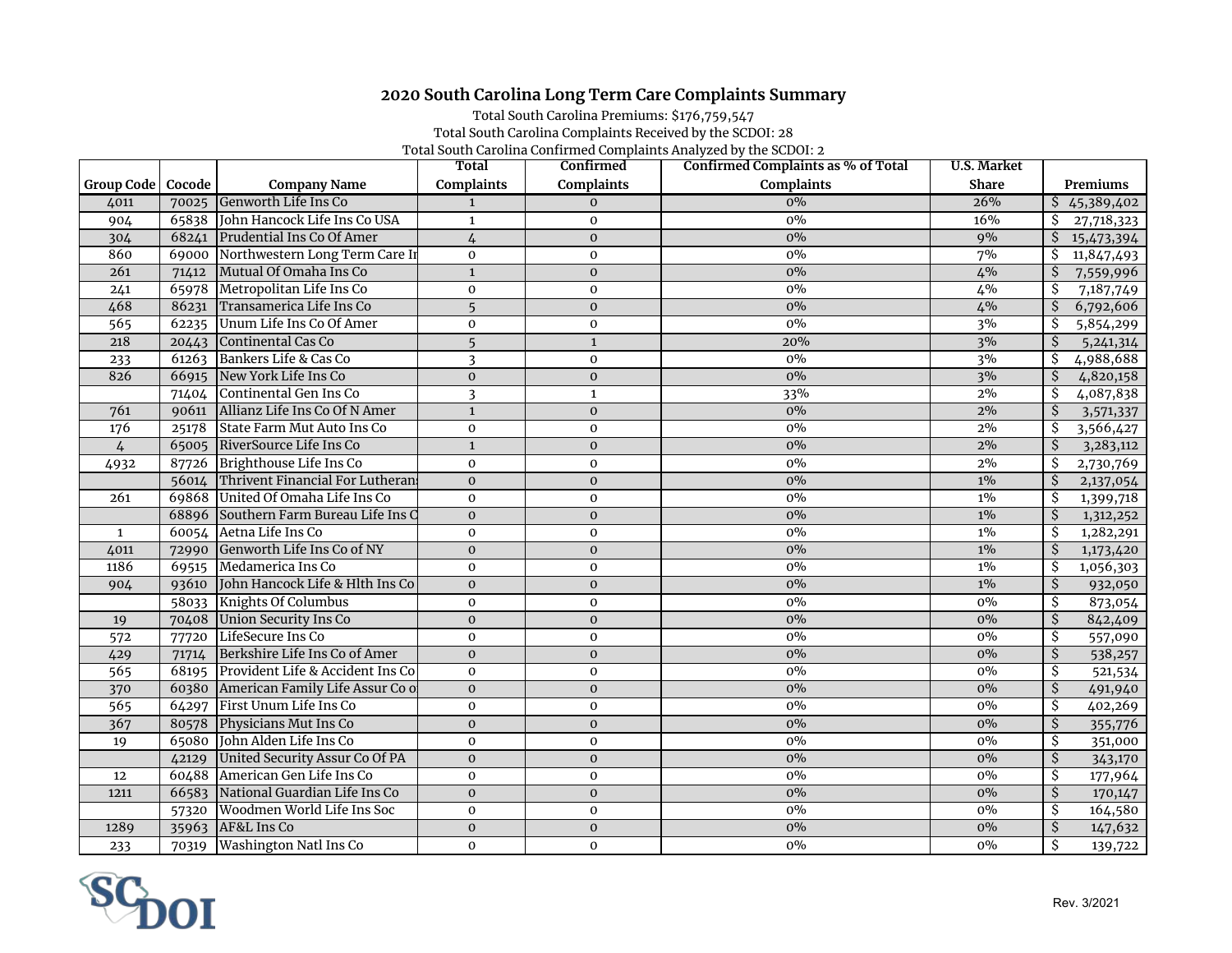| 619              | 69116 | State Life Ins Co                       | $\mathbf{O}$ | $\mathbf{0}$   | 0%    | $0\%$ | $\overline{\mathcal{S}}$ | 138,573                  |
|------------------|-------|-----------------------------------------|--------------|----------------|-------|-------|--------------------------|--------------------------|
| 4888             |       | 62952 SILAC Ins Co                      | $\mathbf 0$  | $\mathbf 0$    | $0\%$ | $0\%$ | \$                       | 98,909                   |
| 244              |       | 76236 The Cincinnati Life Ins Co        | $\mathbf{O}$ | $\mathbf{O}$   | 0%    | $0\%$ | \$                       | 79,005                   |
| 918              |       | 65056 Jackson Natl Life Ins Co          | $\mathbf{O}$ | $\mathbf 0$    | $0\%$ | $0\%$ | \$                       | 78,766                   |
| 1216             |       | 60142 TIAA Cref Life Ins Co             | $\mathbf{O}$ | $\mathbf{0}$   | $0\%$ | $0\%$ | \$                       | 73,006                   |
| 290              |       | 92916 United Amer Ins Co                | $\mathbf 0$  | $\mathbf{O}$   | $0\%$ | 0%    | \$                       | 71,140                   |
| 869              |       | 66168 Minnesota Life Ins Co             | $\Omega$     | $\mathbf{0}$   | 0%    | $0\%$ | Ś.                       | 68,223                   |
| 4824             | 71471 | Ability Ins Co                          | $\mathbf{O}$ | $\mathbf 0$    | $0\%$ | $0\%$ | $\overline{\mathcal{S}}$ | 66,373                   |
| $\overline{4}$   |       | 80594 Riversource Life Ins Co Of NY     | $\mathbf{0}$ | $\mathbf 0$    | $0\%$ | $0\%$ | $\mathcal{S}$            | 65,441                   |
| 50               |       | 62553 Country Life Ins Co               | $\mathbf{O}$ | $\mathbf 0$    | $0\%$ | $0\%$ | \$                       | 61,814                   |
| 3527             |       | 60836 American Republic Ins Co          | $\mathbf 0$  | $\mathbf{0}$   | $0\%$ | $0\%$ | $\mathcal{S}$            | 61,685                   |
| $\frac{1}{215}$  |       | 68462 Reserve Natl Ins Co               | $\mathbf 0$  | $\mathbf 0$    | 0%    | 0%    | \$                       | 45,318                   |
| 330              |       | 60410 American Fidelity Assur Co        | $\mathbf{O}$ | $\mathbf{0}$   | $0\%$ | $0\%$ | $\overline{\mathcal{S}}$ | 42,912                   |
| 687              |       | 64211 Guarantee Trust Life Ins Co       | $\mathbf 0$  | $\mathbf 0$    | 0%    | $0\%$ | \$                       | 38,559                   |
| 690              |       | 61751 Central States H & L Co Of Omaha  | $\mathbf{O}$ | $\mathbf{0}$   | $0\%$ | $0\%$ | $\overline{\mathsf{S}}$  | 37,091                   |
| 761              |       | 64190 Allianz Life Ins Co Of NY         | $\mathbf 0$  | $\mathbf 0$    | 0%    | 0%    | \$                       | 34,571                   |
| 1216             |       | 69345 Teachers Ins & Ann Assoc Of Am    | $\mathbf{0}$ | $\mathbf 0$    | 0%    | $0\%$ | $\overline{\mathcal{S}}$ | 25,249                   |
| 468              |       | 70688 Transamerica Financial Life Ins   | $\Omega$     | $\mathbf 0$    | $0\%$ | $0\%$ | \$                       | 24,009                   |
| $\mathbf{1}$     |       | 68500 Continental Life Ins Co Brentwoo  | $\mathbf 0$  | $\mathbf 0$    | $0\%$ | $0\%$ | $\mathcal{S}$            | 22,189                   |
| 20               |       | 65676 Lincoln Natl Life Ins Co          | $\mathbf 0$  | $\mathbf 0$    | 0%    | $0\%$ | \$                       | 21,693                   |
| 4925             |       | 64238 Guaranty Income Life Ins Co       | $\Omega$     | $\mathbf{O}$   | 0%    | $0\%$ | \$                       | 21,515                   |
| 408              |       | 86355 Standard Life & Accident Ins Co   | $\mathbf 0$  | $\mathbf 0$    | $0\%$ | $0\%$ | $\overline{\mathcal{S}}$ | 18,775                   |
| 212              |       | 63177 Farmers New World Life Ins Co     | $\mathbf{O}$ | $\mathbf 0$    | $0\%$ | $0\%$ | $\mathcal{S}$            | 12,040                   |
| 901              |       | 77399 Sterling Life Ins Co              | $\mathbf 0$  | $\mathbf 0$    | $0\%$ | $0\%$ | \$                       | 10,705                   |
| 8                |       | 60186 Allstate Life Ins Co              | $\Omega$     | $\overline{0}$ | $0\%$ | $0\%$ | $\overline{\mathcal{S}}$ | 9,860                    |
| 169              | 24988 | Sentry Ins Co                           | $\mathbf{O}$ | $\mathbf 0$    | $0\%$ | $0\%$ | $\overline{\mathcal{S}}$ | 9,277                    |
| 4011             | 65536 | Genworth Life & Ann Ins Co              | $\mathbf{O}$ | $\mathbf{0}$   | $0\%$ | $0\%$ | $\mathcal{S}$            | 7,901                    |
| 84               |       | 63312 Great Amer Life Ins Co            | $\mathbf 0$  | $\mathbf{O}$   | $0\%$ | 0%    | \$                       | 7,188                    |
|                  |       | 63290 Fidelity Life Assn A Legal Reserv | $\mathbf 0$  | $\mathbf 0$    | $0\%$ | $0\%$ | $\mathcal{S}$            | 6,546                    |
| 12               | 70106 | United States Life Ins Co in the C      | $\mathbf 0$  | $\mathbf 0$    | 0%    | $0\%$ | \$                       | 4,657                    |
| 4862             | 71439 | Assurity Life Ins Co                    | $\mathbf{O}$ | $\mathbf{0}$   | $0\%$ | $0\%$ | $\overline{\mathcal{S}}$ | 4,036                    |
|                  | 57487 | Catholic Order Of Foresters             | $\Omega$     | $\mathbf{O}$   | $0\%$ | $0\%$ | \$                       | 2,608                    |
| 4832             |       | 86509 Voya Retirement Ins & Ann Co      | $\mathbf{O}$ | $\mathbf 0$    | $0\%$ | $0\%$ | $\overline{\mathcal{S}}$ | 2,223                    |
| 4926             |       | 88072 Talcott Resolution Life Ins Co    | $\mathbf 0$  | $\mathbf 0$    | $0\%$ | 0%    | $\overline{\mathcal{S}}$ | 1,804                    |
| $\overline{332}$ | 61271 | Principal Life Ins Co                   | $\mathbf{O}$ | $\mathbf{O}$   | 0%    | $0\%$ | $\overline{\mathcal{S}}$ | 993                      |
| $\overline{23}$  |       | 38245 BCS Ins Co                        | $\mathbf 0$  | $\mathbf 0$    | 0%    | $0\%$ | \$                       | 850                      |
| 1117             |       | 61883 ManhattanLife Assur Co of Amer    | $\mathbf{O}$ | $\mathbf 0$    | $0\%$ | $0\%$ | $\mathcal{S}$            | 791                      |
|                  |       | 60445 Sagicor Life Ins Co               | $\mathbf 0$  | $\mathbf 0$    | $0\%$ | $0\%$ | \$                       | 476                      |
| 276              | 61425 | Trustmark Ins Co                        | $\Omega$     | $\mathbf{0}$   | 0%    | $0\%$ | \$                       | 239                      |
| $\mathbf{1}$     | 72052 | Aetna Hlth Ins Co                       | $\mathbf{1}$ | $\mathbf 0$    | $0\%$ | $0\%$ | \$                       | $\overline{\phantom{a}}$ |
| 4011             | 94072 | Genworth Ins Co                         | $\mathbf 1$  | $\mathbf 0$    | $0\%$ | $0\%$ | Ś                        | $\overline{\phantom{a}}$ |
|                  |       | 76325 Senior Hlth Ins Co of PA          | $\mathbf{1}$ | $\mathbf{0}$   | 0%    | 0%    | $\overline{\mathcal{S}}$ | $\overline{\phantom{a}}$ |

\*All complaints and premiums are calculated at the top of this sheet, however, only companies with more than \$100,000 in written premium are listed. If you have questions regarding a company not listed, please contact the South Carolina Department of Insurance.